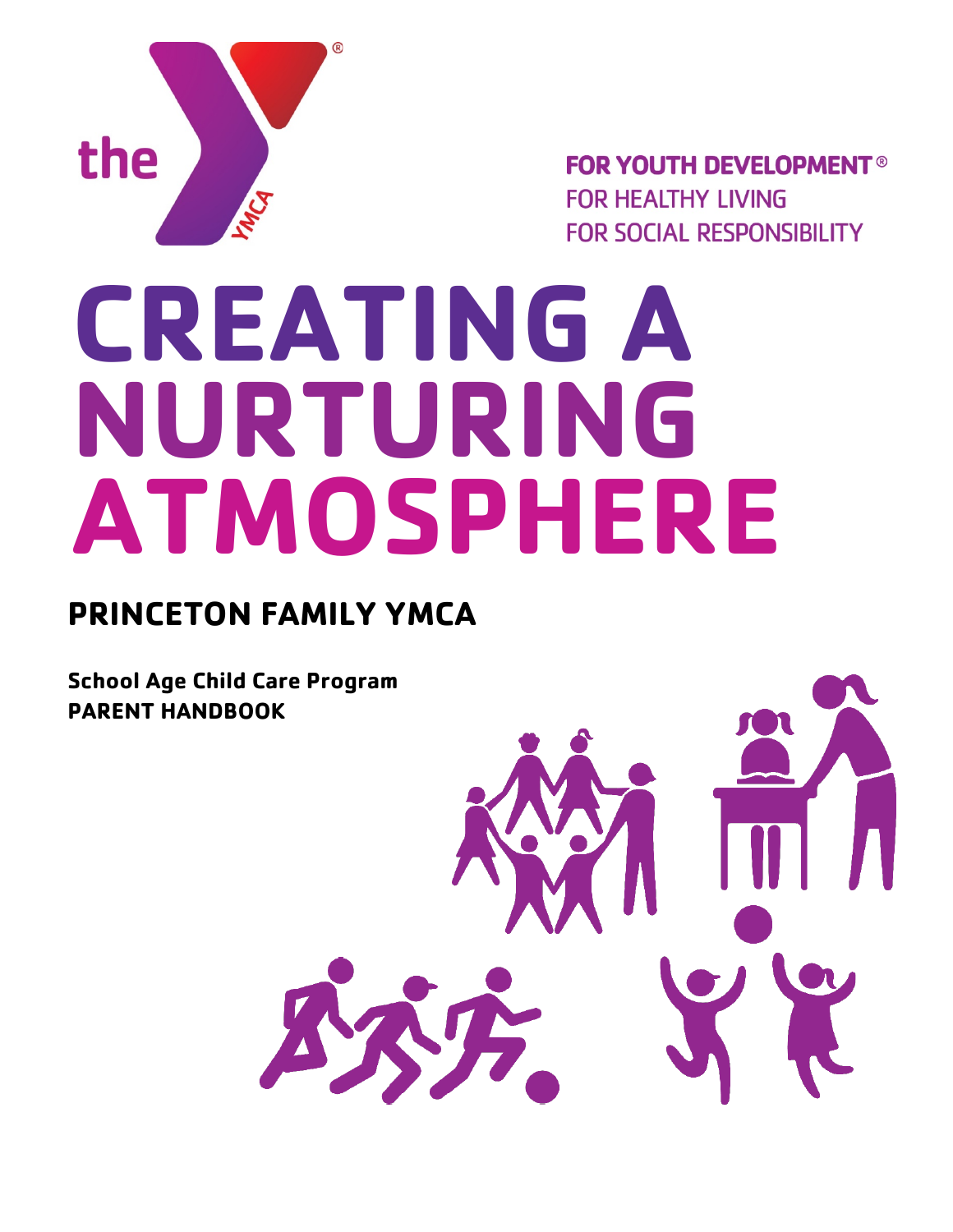## YMCA LOCATION & OFFICE STAFF

PRINCETON FAMILY YMCA 59 PAUL ROBESONPLACE PRINCETON, NJ 08540 609.497.9622

#### Ely Fall

#### Director of Youth Development & School Age Childcare

ely@princetonymca.org 609.497.9622 ext. 231

## Leigh Zink

Senior Director, of Youth Development & Outreach lzink@princetonymca.org 609.497.9622 ext. 201

#### Matt Boyd

### Registrar, Program & Billing Assistant

mboyd@princetonymca.org 609.497.9622 ext. 222

## PRINCETON PUBLIC SCHOOLS AFTER SCHOOL LOCATIONS

#### JOHNSON PARK ELEMENTARY SCHOOL

285 Rosedale Road Princeton, NJ 08540 YMCA After School Site Cell Phone - 609.731.1373

#### COMMUNITY PARK ELEMENTARY SCHOOL

372 Witherspoon Street Princeton, NJ 08542 YMCA After School Site Cell Phone - 609.664.6311

#### RIVERSIDE ELEMENTARY SCHOOL

58 Riverside Drive Princeton, NJ 08540 YMCA After School Site Cell Phone - 609.613.0166

#### LITTLEBROOK ELEMENTARY SCHOOL

39 Magnolia Lane Princeton, NJ 08540 YMCA After School Site Cell Phone - 609.468.1284

Site cell phones are only on during program hours. Messages may be left for staff on the phone's voicemail. Please use these numbers in case of emergencies, changes in your child's daily schedule (including the reporting of absences) or if you are running late for pick-up.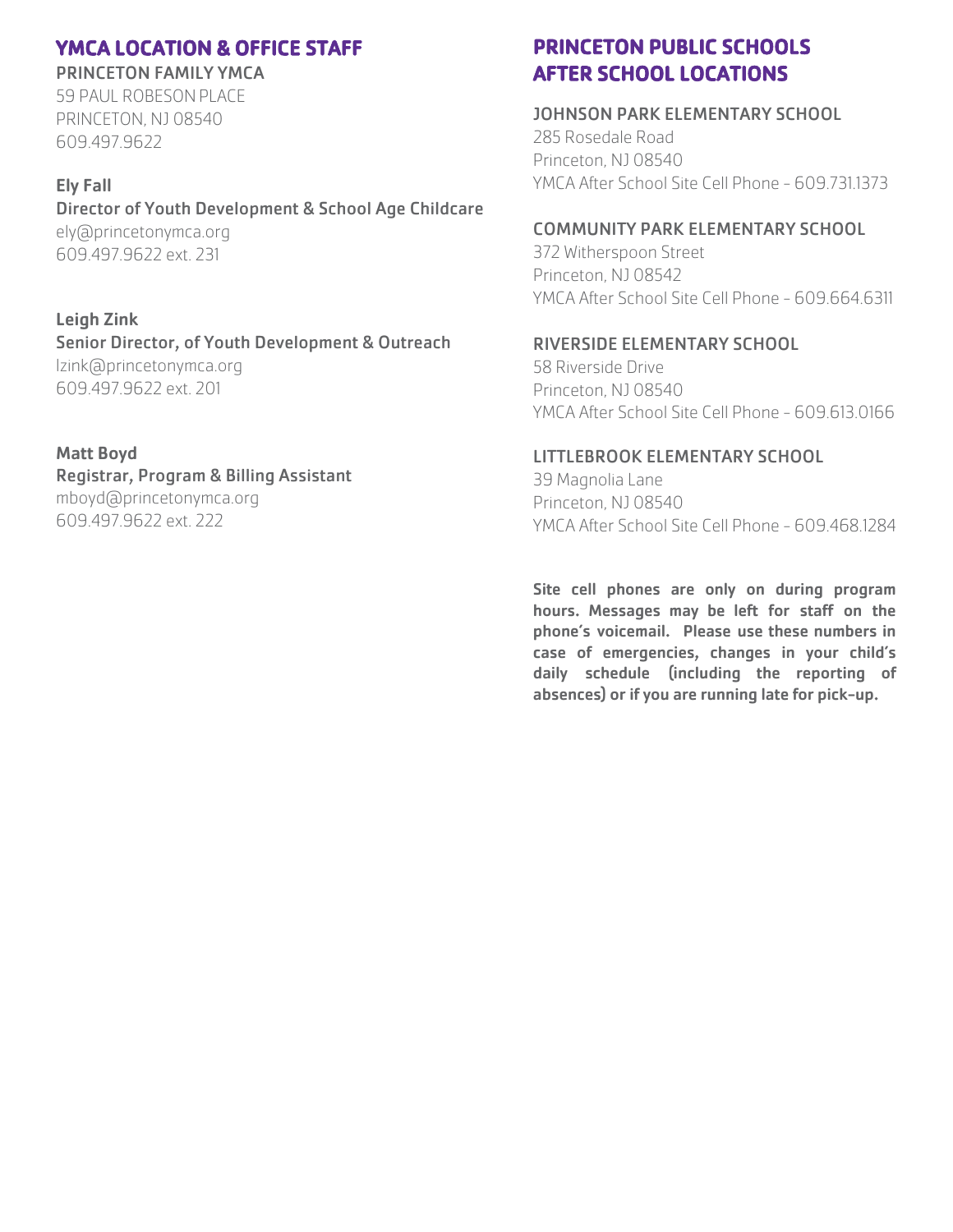#### **PRINCETON FAMILY YMCA MISSION STATEMENT**

The Princeton Family YMCA is a charitable, not-for-profit community organization dedicated to enriching the spirit, mind and body and improving the quality of life. We create and deliver values-based programs that draw their inspiration from our Judeo-Christian heritage. We serve people of all ages, races and creeds, with an emphasis on families and youth.

#### **WELCOME TO THE YMCA SCHOOL AGE CHILD CARE PROGRAM!**

The Princeton Family YMCA is pleased to welcome you to our School Age Child Care (SACC) Program. We are so happy that you would entrust your most precious possessions, your children, with us. This booklet will hopefully answer many of your questions that you might have regarding the program. If you should have any questions that are not addressed in this manual, please do not hesitate to contact us. Our door is always open.

#### **YMCA SACC MISSION**

To promote the values of caring, honesty, respect and responsibility in a safe, friendly & nurturing environment that allows children the opportunity to develop to their greatest potential academically, socially and spiritually.

The Princeton Family YMCA is devoted to children. Our goal is to help children develop to their fullest potential in a safe and positive environment, as well as support and strengthen the family unit.

The YMCA is a value-based association. Therefore, everything we do encourages and develops your child's confidence, self-esteem, sense of community and leadership skills. As part of our character development program, we strive to teach caring, honesty, respect and responsibility.

#### **FOUR CORE VALUES**

The Four Core Values were introduced by the YMCA of the USA in the mid 1990's. These assets were put in place to teach children the difference between right and wrong. We stress the high importance of these values every day in all our programs.

Honesty: Being honest, dependable & loyal.

**Respect:** Living the Golden Rule, accepting others, showing courtesy and manners.

Responsibility: Being accountable, doing one's best.

Caring: Being kind, compassionate & understanding, showing love and charity to others.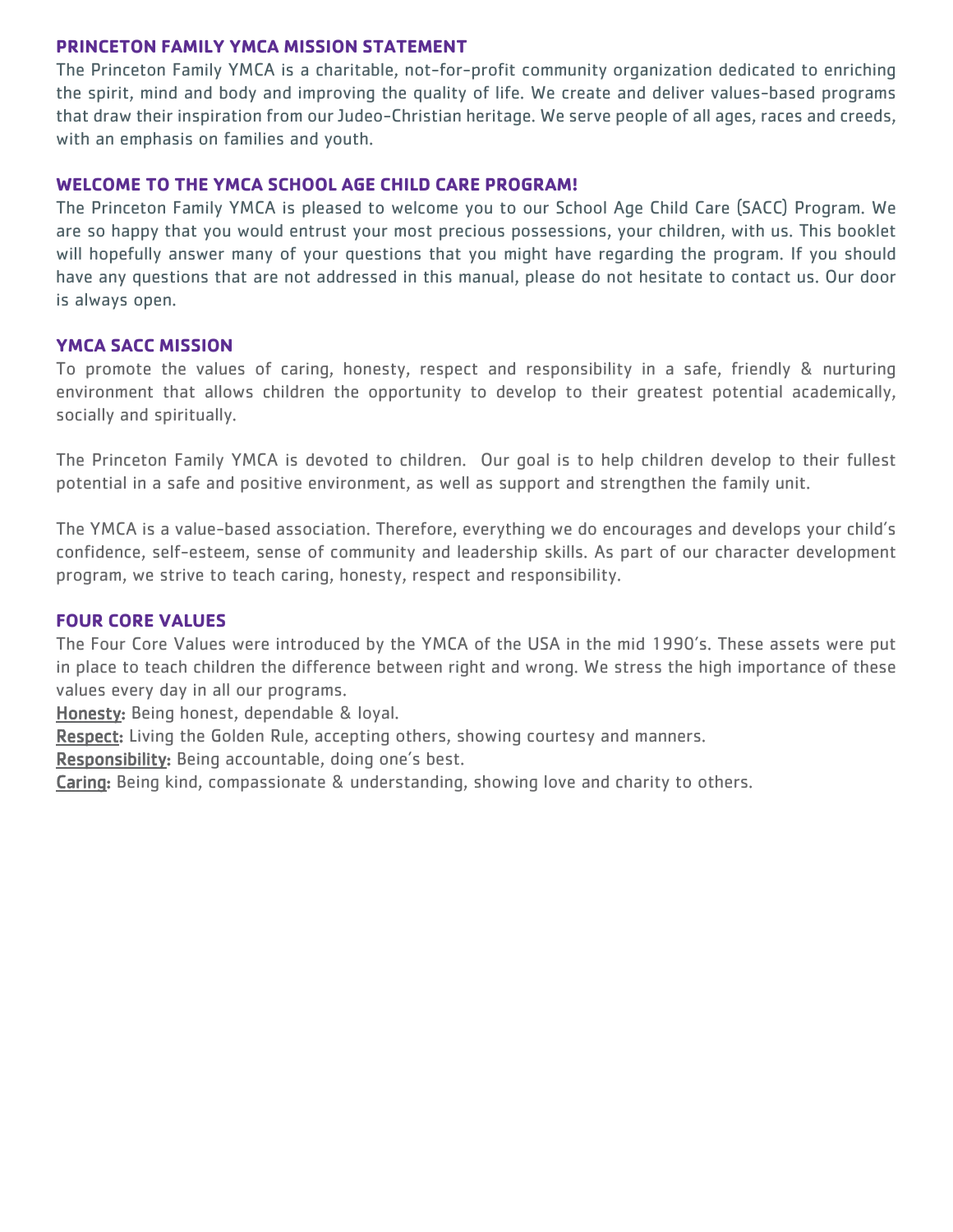## **PROGRAM INFORMATION: A to Z**

#### **ABSENCES FROM THE PROGRAM**

Please call the Site Director and YMCA Office before 8:30am to inform us of any illness and absence. The site cell phone voicemail is checked daily so you may call anytime, 24 hours a day.

Attendance is taken every day by the Site Director. School attendance sheets are picked up from the school's office prior to the start of After School, so each site is aware what children were absent from school that day who would regularly attend the program.

#### **AFTER CARE INFORMATION**

After Care is offered at all listed sites beginning at the end of virtual instruction and ends at 6pm each day. Each parent/guardian or designated person must sign out their child when they arrive for pick up. Please see the "release of children" policy for more information.

#### **BABYSITTING**

YMCA staff shall not socialize with children enrolled in YMCA programs outside of approved YMCA activities, including babysitting or transporting children. Immediate disciplinary action will be taken by the YMCA toward YMCA staff if a violation is discovered. PLEASE DO NOT ASK STAFF TO BABYSIT!

#### **BILLING & PAYMENT POLICY**

By enrolling your child in the School Age Child Care Program, you accept the responsibility of payment on a weekly basis.

All payments are by the first of the month. Late payments will result in a disruption of your child's attendance at SACC. In addition, your account will be charged a \$30.00 late payment fee.

In the event of illness, vacation, or other absences such as non-YMCA after school activities, please contact the SACC site by 8:30am by leaving a voicemail or speak to the site director. No credit or refund will be given for missed days.

The After Care Program ends each day at 6pm - late pick up will result in a charge to your account. The fee for late pick up is \$1.00 per minute beginning at 6:01pm.

Families who choose an earlier pickup window must pick up by the designated time. The fee for late pick

up is \$15 per 15 minutes beginning one minute after the end of the window.

Monthly tuition is the same for every month that school is in session, regardless of the number of days on the school calendar. There will be no reduced fees for months with fewer school days (December, March, April & June).

The Princeton Family YMCA offers a financial assistance program to families who meet our qualification guidelines. For a copy of the financial assistance application and guidelines, please call the Membership Office.

Parents of a child who is enrolled in outside subsidy programs must complete all required paperwork on time prior to starting the school age child care program. Parents are responsible for fees that are not covered by their subsidy. If monthly payments are not made, children may not be accepted into the Program.

Payments may be made in cash, check, credit card, or electronic funds draft. (If we have your credit card or EFT authorization on file, you will be drafted on the designated draft schedule). Payments can be made at the YMCA Membership Office at any point. Payments will not be accepted on site by SACC staff.

Payments may also be mailed to: The Princeton Family YMCA Attn: Matt Boyd c/o School Age Child Care, 59 Paul Robeson Place Princeton, NJ 08540

#### **BIRTHDAYS**

Birthdays are special days for children and can be celebrated in a variety of ways. Parents may arrange with our staff to bring a special snack to celebrate with the group. Invitations to parties outside the YMCA and SACC program can be given out at the Site if the **entire group** is to be invited.

#### **BULLYING POLICY**

As defined by the New Jersey Coalition for Bullying Awareness and Prevention, "Bullying is an act or threat that is unprovoked, repeated, aggressive, intended to cause fear, distress, harm, may be physical, verbal, or psychological in nature or combination and may be bias/prejudice. Acts of bullying may include name calling, slurs, epithets, put-downs, taunts, teasing, bodily harm, hitting, kicking, tripping, shoving, taking or damaging personal property, saying/writing inappropriate things, starting rumors, public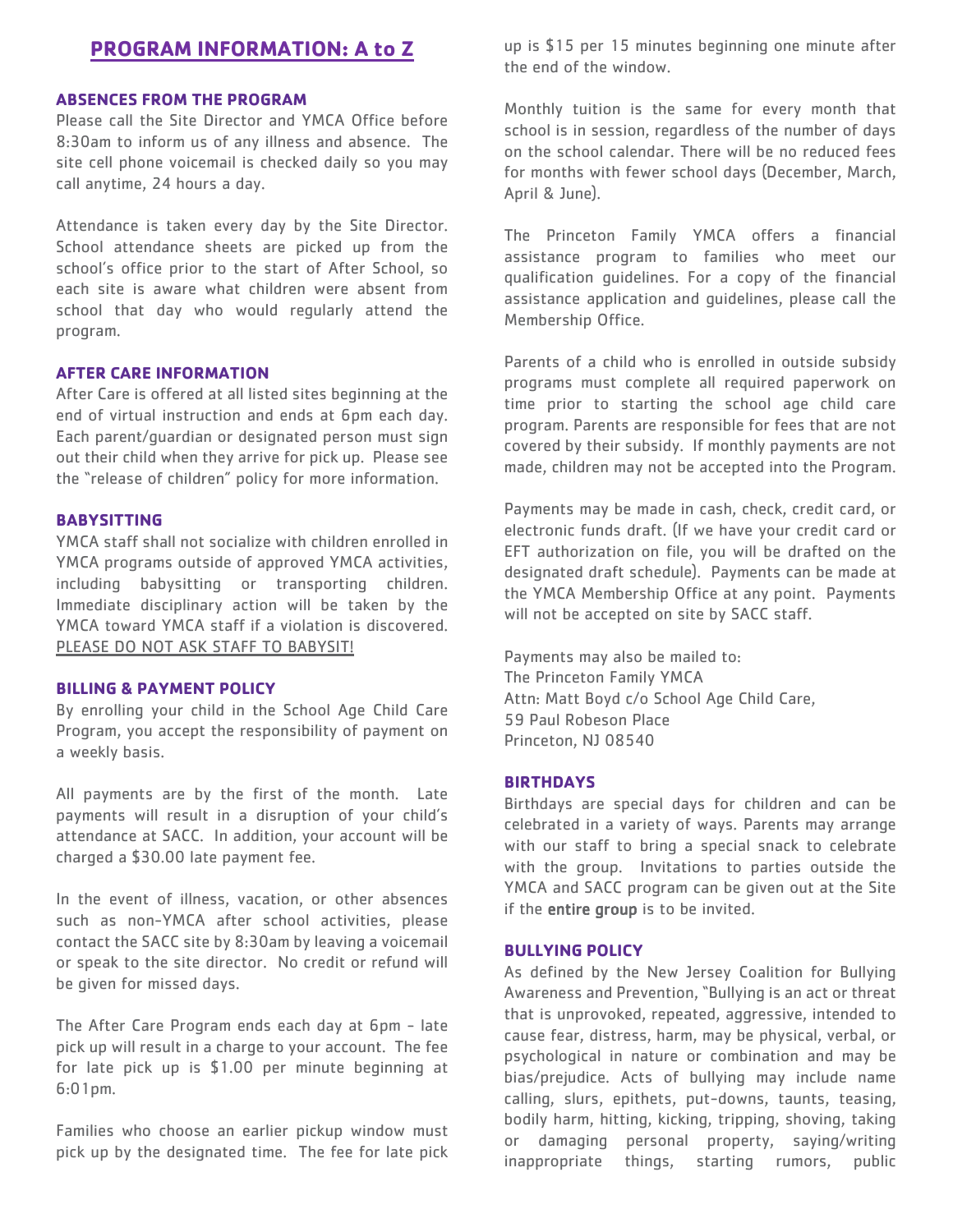humiliation, deliberate exclusion and coerced actions." (New Jersey Coalition for Bullying Awareness & Prevention)

Any child observed bullying another child or children will have their parents notified along with the child(ren) being bullied by the YMCA staff. If the problem persists, the YMCA may remove the child who has committed the act or acts of bullying from the program.

Anyone who has reasonable cause to believe that an enrolled child has been or is being subjected to any form of hitting, corporal punishment, abusive language, ridicule, harsh, humiliating or frightening treatment, or any other kind of child abuse, neglect, or exploitation by any adult, whether working at the site or not, is required by the State law to report the concern immediately to the State Child Abuse Hotline, 1-877-NJ-ABUSE. Such reports may be made anonymously. Parents may secure information about child abuse and neglect by contacting: DCF, Office of Communications and Legislation at 609-292-0422 or go to www.nj.gov/dcf and select Publications.

#### **CANCELLATION, REFUNDS and CREDITS**

If you choose to stop enrollment, a written request must be sent at least seven (7) days in advance of the beginning of the following month. Written notice can be made through the Program Change Form from available from the Membership Office or Matt Boyd. No credits or refunds can be issued without 7 days written notice. Accounts will be charged accordingly if 7 days written notice is not given to the YMCA office. Staff at school sites will not accept any cancelation requests.

#### **CHANGES TO REGISTRATION**

You may only change your child's schedule once a month. If you switch schedules more than once a month, you will be charged a \$20 fee. Changes may also be made via email with the Program Registrar. All changes must be received at least seven (7) days prior to the beginning of the effected month.

#### **DISCIPLINE AND BEHAVIOR**

It is the goal of our YMCA to provide a healthy, safe and secure environment for all participants. Children are expected to exhibit YMCA Core Values, follow basic behavior guidelines and to interact appropriately in a group setting. Please remember that you are your child's biggest role model. Discipline is viewed by our staff as a teaching opportunity. Our goal is to teach children the kind of self–control that results in appropriate, cooperative behavior.

The YMCA believes that we should always be positive with our children. Children respond and cooperate when they feel good about themselves. Learning to be responsible for oneself and one's own actions is a basic need of all children. Positive discipline involves correcting behavior rather than punishing the child. Positive discipline respects the rights of the individual and the group. If inappropriate behavior develops, staff will encourage the child to verbalize his/her feelings and help develop an understanding of why certain behavior is not appropriate. If inappropriate behavior continues, we will try to redirect the child to a new activity to change the focus. If the behavior still continues, the child will be seated away from the group/activity.

Under no circumstances will we use any form of hitting, corporal punishment, abusive language, ridicule, humiliating or frightening treatment in our programs. Our aim is to help each child develop selfcontrol and self-esteem while learning independence and respect for themselves and others.

Any child who does not behave in an appropriate manner may experience the following consequences:

- 1. Warning .....................................................1st Offense
- 2. Removal of privileges ........................... 2nd Offense
- 3. Supervisor/Parent Conference ............. 3rd Offense
- 4. Possible Suspension or Expulsion …….. 4th Offense

When a child does not follow the behavior guidelines, the following steps will be taken. These steps are progressive and assume that behavior problems continue to occur:

- Staff will redirect the child to more appropriate behavior.
- The child will be reminded of the behavior guidelines and rules and a discussion will take place regarding the child's behavior.
- Time outs will be used, when needed. Staff will discuss appropriate behavior and will then allow the child to return to the activity.
- The parent/guardian will be notified of the problem through a written form. Written documentation will identify the behavior problem, what provoked the problem and all corrective actions attempted.
- Supplemental Behavior Contracts will be written to address specific problems and solutions to the problems.
- A conference with the parent/guardian, staff & Site Director will occur to determine appropriate action.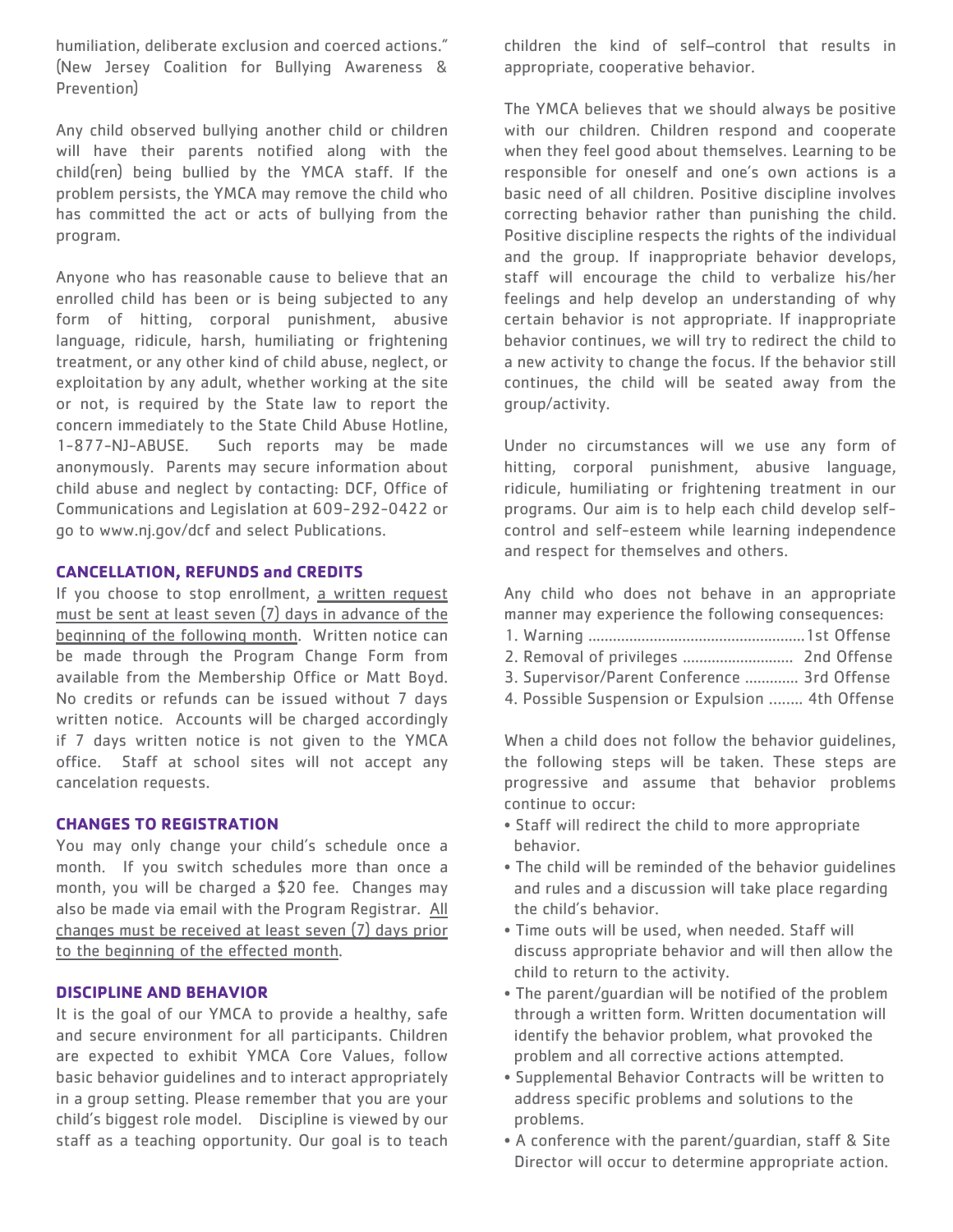- If the problem persists, a conference will occur with the parent/guardian, child, staff and Program Director. The YMCA Program Director will have all documentation and conference notes for review. Future participation may require counseling.
- If a child's behavior at any time threatens the immediate safety of self, other children or staff, the parent/guardian will be notified and expected to pick up the child immediately – suspension from the program may be warranted.
- If a problem persists and a child continues to disrupt the program, the YMCA reserves the right to suspend the child from the program.
- Expulsion from the program will be considered in extreme situations

The following behaviors are unacceptable and may result in the immediate suspension of a child for the remainder of the current day and/or further time period:

• Endangering or threatening to endanger the health and safety of others, self, children, staff or volunteers.

• Stealing or damaging YMCA, host site, or personal property.

• Leaving the program or boundaries as set by staff without permission.

- Continuous disruption of the program
- Refusal to follow the behavior guidelines of the program.
- Using profanity, vulgarity or obscenities
- Acting in a lewd manner

While the fore mentioned is the general outline of our behavior procedures, the YMCA reserves the right to ask parents to find alternative arrangements for their child without prior notification, as deemed necessary for the safety of staff and/or program participants, not limited to the fore mentioned behaviors.

#### **DROP IN PASSES**

In addition to regular care, parents may choose to purchase drop in passes for their child. These passes may be purchased by parents who only need care on an irregular basis. Use of passes is subject to availability at the site.

#### **EMERGENCY CLOSINGS**

See "Weather Related Closing Policy."

#### **EMERGENCY/NATURAL DISASTER PLAN**

In the event a natural disaster occurs, our goal is to keep children safe and calm. The YMCA Director along with each Site Director will determine the safest plan of action. The staff will keep the student's emergency information with them at all times. Our designated area of safety for all sites in the event we need to evacuate a facility is the grass fields/playground areas. Our designated area of safety for all sites in the event we need to take cover indoors is the appropriate gymnasiums.

Please consider making arrangements with a friend or relative who works or lives close to the area to pick up your child in case of a disaster. Their names must be included on the emergency contact list on your Emergency/Health Information Form. Remember, they must have a Photo ID and they must be at least 18 years old. Remember, making plans prior to emergencies will expedite the safe release of your child. Closure due to a natural disaster is at the discretion of the Senior Program Director, or the Executive Director. If questionable situations arrive, please call the Princeton Family YMCA at 609-497- 9622. If an immediate closure is deemed appropriate, the Princeton Family YMCA will contact parents immediately via phone and email, as well as post further information on our website at princetonymca.org.

Please remember, no credits will be given for absences due to family trips, holidays, vacations, disasters, emergencies, or days we are scheduled to be closed.

#### **ENROLLMENT AND REGISTRATION**

Our YMCA Program welcomes all children regardless of race, religion, or creed. To ensure a space in the program, we require that your child have a completed application on file, which includes all forms completed in their entirety.

The School Age Child Care programs in Princeton services children grades kindergarten through fifth grade at Community Park, Johnson Park, Littlebrook and Riverside schools. The SACC programs in Montgomery services children grades Kindergarten through sixth grade at Orchard Hill Elementary, Village Elementary and Lower Middle Schools. Each child must be registered prior to participating in the program. Registration information is confidential. We offer different enrollment options based on the days of need each week.

Registration is on a first-come, first-serve basis per licensing capacity. Returning children must re-register each year. There will be no exceptions to this policy. When a program fills to capacity, a waiting list will be established.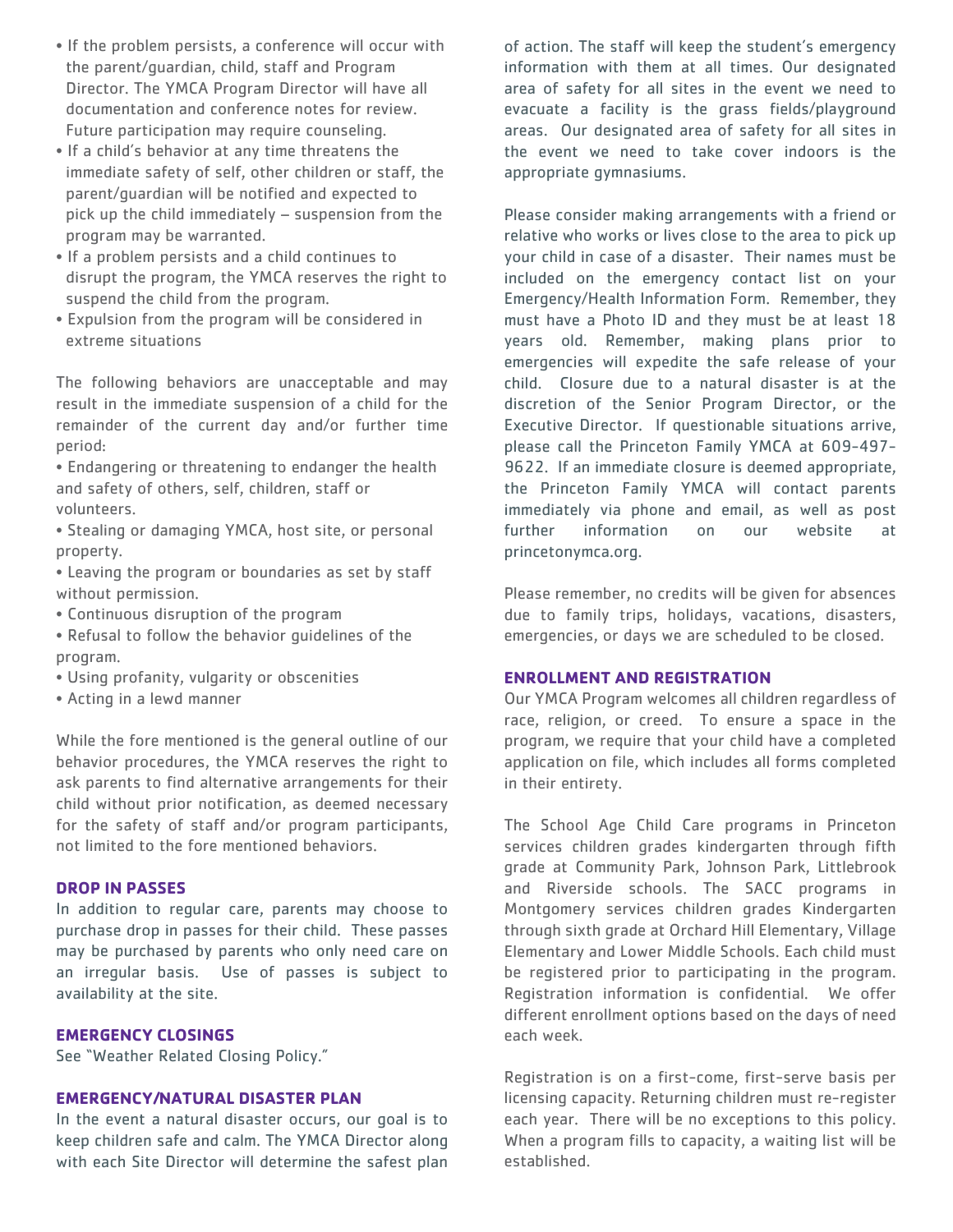Proper forms must be completed in full and handed in to the Membership Office three business days before your child's start date or care will not be provided. These include: Child's health history, child's personal history, authorized pick-up form and the parent/guardian sign off sheet.

SACC programs start the first day of school and end on the last day of school.

#### **ENROLLMENT ELIGIBILITY**

All activities are deemed age appropriate and safe for each group. We ask that each child be able to be selfsufficient. Self-sufficient is defined as: children are able to eat on their own, use the restroom and change independently. Assistance may be provided if needed under certain circumstances.

The Princeton Family YMCA will accept children with special needs into our programs and make a reasonable effort to accommodate the child without fundamentally altering the child care program. The Princeton Family YMCA provides group child care. If a child requires a one-on-one aide during the school day, one will need to be provided for the SACC program. The YMCA is not able to provide personal assistants. Please speak with the YMCA Director prior to registration to discuss the needs of your child and the level of care we could provide within our scope.

Our center is required to provide reasonable accommodations for children and/or parents with disabilities and to comply with the New Jersey Law Against Discrimination (LAD), P.L. 1945, c. 169(NJSA 10:5-1 et seq) and the Americans with Disabilities Act (ADA), P.L. 101-336 (42 USC 12101 et seq.). Anyone who believes the center is not in compliance with these laws may contact the Division on Civil Rights in the New Jersey Department of Law and Public Safety for information about filing an LAD claim at 609-292- 4605 (TTY users may dial 711 to reach the New Jersey Relay Operator and ask for 609-292-7701), or may contact the United States Department of Justice for information about filing an ADA claim at 1-800-514- 0301 (voice) or 14-800-514-0383 (TTY).

#### **EXPULSION POLICY**

Unfortunately, there are sometimes reasons we must expel a child from our program either on a short term or permanent basis. We want you to know we will do everything possible to work with the family of the child(ren) to prevent this policy from being enforced.

The following are reasons we may have to expel or suspend a child from a center:

#### Immediate causes for expulsion:

- The child is at risk of causing serious injury to other children or himself/herself.
- Parent threatens physical or intimidating actions toward staff members.
- Parent exhibits verbal abuse to staff in front of enrolled children.

#### Parental Actions for child's expulsion:

- Failure to pay/habitual lateness in payments.
- Failure to complete required forms including all health records.
- Habitual tardiness when picking up your child.
- Verbal abuse to staff.

#### Child's Actions for child's expulsion:

- Failure of child to adjust after a reasonable amount of time.
- Uncontrollable tantrums/angry outbursts.
- Ongoing physical or verbal abuse to staff or other children.
- Excessive biting

• If a child is in possession of and/or using tobacco, alcohol, illegal drugs, firearms, knives, explosives or any other weapon.

#### A Child will not be expelled:

- If a child's parent has made a complaint to the Office of Licensing regarding the center's alleged violations of the licensing requirements.
- If a child's parent reported abuse or neglect occurring at the center.
- If a child's parent has questioned the center regarding policies and procedures.
- Without giving the parent sufficient time to make other childcare arrangement.

#### Proactive actions that can be taken in order to prevent expulsion:

- Staff will try to redirect children from negative behavior
- Staff will reassess classroom environment, appropriate activities and supervision.
- Staff will always use positive methods and language while disciplining children.
- Staff will praise appropriate behaviors.
- Staff will consistently apply consequences for rules.
- Child will be given verbal warnings.
- Child will be given time to regain control.
- Child's disruptive behavior will be document and maintained in confidentiality.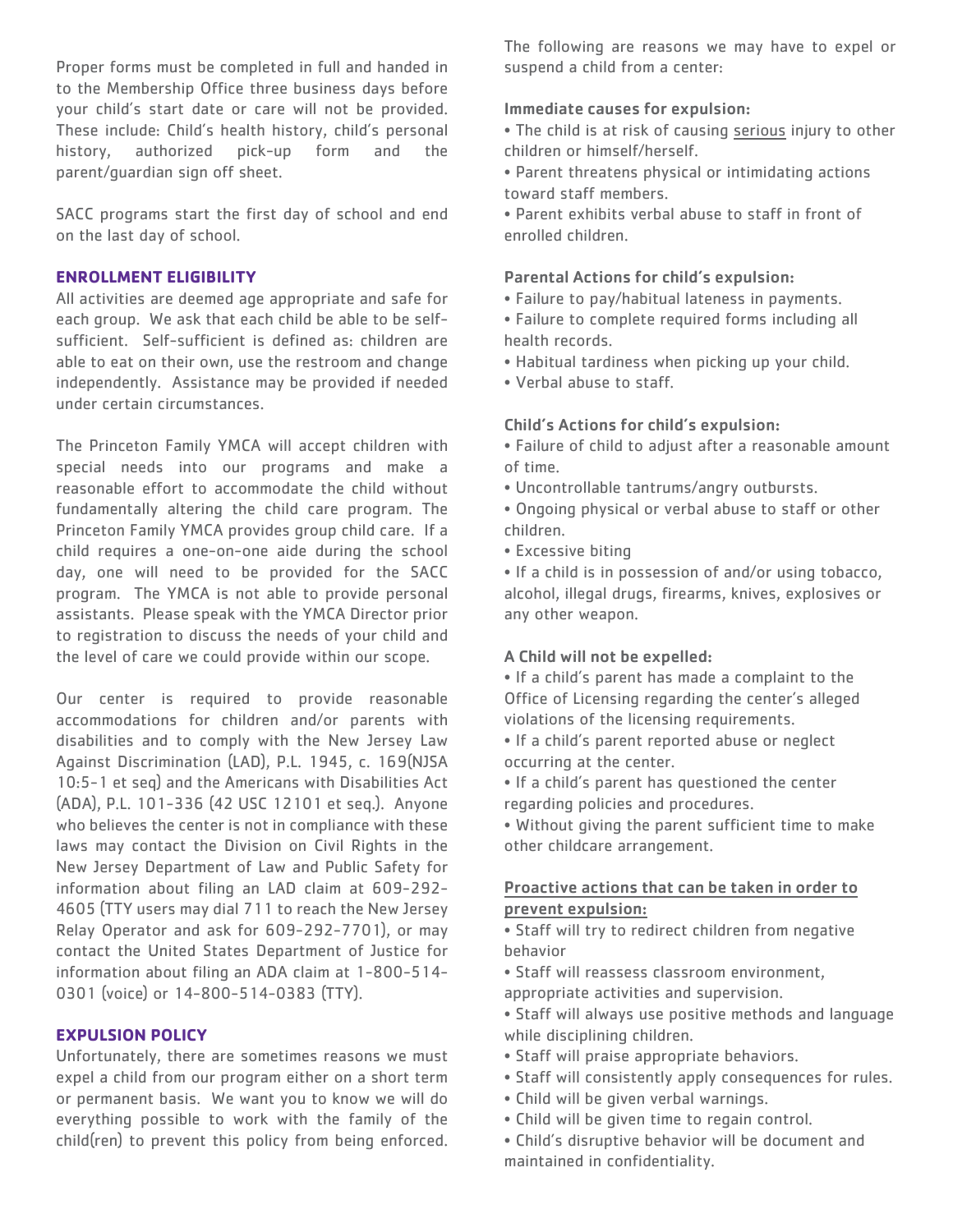• Parent/Guardian will be notified verbally.

• Parent/Guardian will be given written copies of disruptive behaviors that might lead to expulsion.

• The staff and parent/guardian will have a conference to discuss how to promote positive behaviors.

• The parent may be given literature or resources regarding methods of improving behavior.

At no time will swearing, abusive language or physical violence be allowed by children, staff, volunteers, or parents. In addition, the YMCA strictly enforces all rules and regulations set by the local school or host sites.

Parents are responsible for any damage imposed by their child to the program area, YMCA property, activity grounds, appropriate schools, buses or other YMCA activity areas.

Our sites must post its written statement of philosophy on child discipline in a prominent location and make a copy of it available to parents upon request. We encourage you to review it and to discuss with us any questions you may have about it.

Our center must cooperate with all DCF inspections/investigations. DCF staff may interview both staff members and children.

#### **FIELD TRIPS**

In most cases, our program will not offer any type of field trip activities throughout the school year. If this policy changes for any of the sites, we will inform all parents in advance of every field trip, outing, or event away from the center and must obtain prior written consent from parents before taking a child on each such trip.

#### **FUNDRAISING**

During our program year, we will run fundraising events to benefit the Princeton Family YMCA's Annual Giving Campaign – our financial assistance program. Participation is on a voluntary but proceeds directly benefit all program participants.

The needs are great, but there is a way you can help. By donating to the YMCA, you help the us provide membership and programs to kids and families who might not otherwise be able to afford them, helping to improve their lives and the quality of life in our community.

Contributions to the YMCA's ANNUAL GIVING CAMPAIGN ensure that no child or family is turned away because of the inability to pay. Each year, the Princeton Family YMCA provides financial assistance to hundreds of local youth and families in need. These requests are now rising to unprecedented levels. The Princeton Family YMCA, through its annual fundraising, wants to be there to meet them.

#### **HEALTH AND SAFETY**

A registration packet must be completed in full for each child to be enrolled in our program. We are currently licensed by the State of New Jersey Department of Children and Families Office of Licensing. Dates for immunizations are required. (If for religious reasons, you cannot provide this information, contact the YMCA for a waiver. This must be signed before attending). All pages of the registration packet will need to be completed in full in order for your child to attend the any program. A new registration packet and health information must be submitted each school year.

Safety is our primary concern. We strongly enforce safety rules for all children. We believe in the positive reinforcement approach and work very hard with all participants to teach safety at all times. At least two staff members who are CPR, AED and First-Aid Certified are required to be on site at all times and asked to only give care within the scope of their training. If your child is injured or becomes ill during SACC, we will take whatever steps are necessary to provide appropriate care. These steps may include but are not limited to:

- Attempting to contact parents.
- Attempting to contact persons named as emergency contacts.
- Summoning 911/emergency care
- Assigning a counselor or a designated person to go with the child to the hospital or medical facilities, if a child is sent.

Please remember that children will never be transported by any Princeton Family YMCA employee. Special needs, allergies, or behavioral concerns should be reported to the director prior to the start so that adequate and appropriate preparation and care can be provided for each child.

**FOR ADDITIONAL HEALTH AND SAFETY INFORMATION, PLEASE REFER TO PAGE 14.**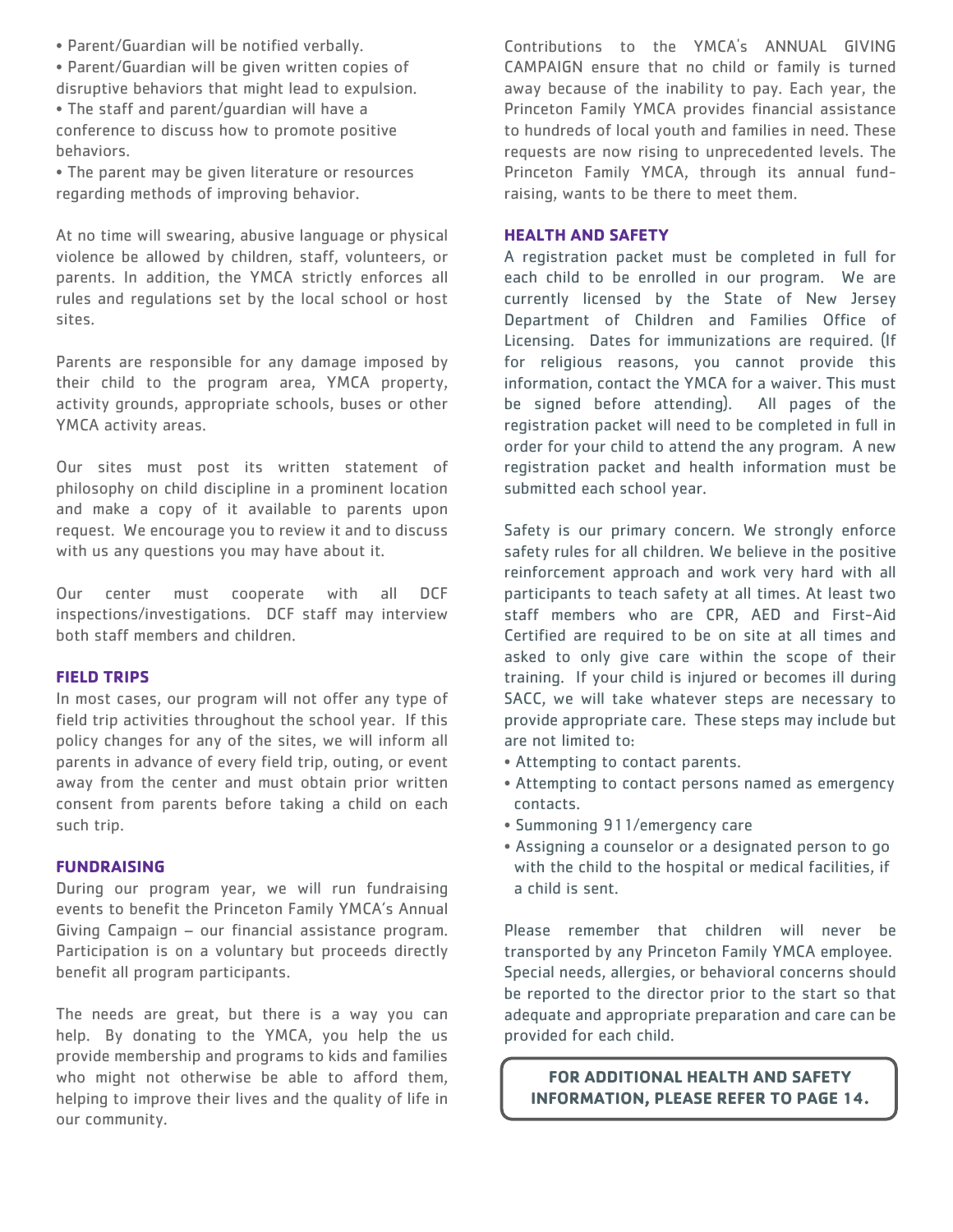#### **HOMEWORK TIME**

We offer children time to do homework so that they can receive help from our staff and homework is complete upon going home. If you would not like your child to do their homework at Afterschool, please talk to the Site Director so that other arrangements can be made. We spend roughly 45 minutes on homework daily, except Friday.

#### **ILLNESS**

If your child is ill, please keep them home. If your child becomes ill while in our care, a parent will be contacted and asked to pick up their child immediately. The child will be isolated, within sight and hearing of staff, until the parent arrives. If the parent cannot be reached, the staff will phone the emergency contact person(s) listed on the child's enrollment form. The YMCA is not licensed to provide health care for sick children.

For additional information on Illness, please see "**COMMUNICABLE DISEASES AND GENERAL ILLNESS**" on page 17.

#### **INJURIES**

Injuries will be treated as needed: washing, applying Band-Aids or ice packs. Parents will be notified upon pick up and given an incident report explaining the details. Parents will be contacted immediately in the case of more serious injuries, in which medical attention is needed.

Staff will only provide basic first aid and are not held to applying First Aid beyond their level of authorization.

#### **LOST AND FOUND**

The Princeton Family YMCA assumes no responsibility for lost or stolen items. Please label all belongings with permanent marker. If something is misplaced, check with your staff. Please leave all toys and games at home.

#### **LUNCH AND SNACKS**

The YMCA will provide children with a healthy afternoon snack daily. This snack is not a meal. Our typical snacks include granola bars, fruit, cheese, crackers, yogurt, sun chips, popcorn etc. An occasional dessert may be served as a special treat.

Please send your child with a packed lunch every day. Do not send food that needs heating or refrigeration. Avoid sending perishable foods unless precautions are taken (ice packs, frozen drinks, etc.)

The Princeton Family YMCA is NOT a Nut-Free program. We are a Nut Aware program. Please make sure you speak with program staff as well as indicate in your child's registration form if your child has special dietary concerns. In case of severe allergies certain food items may be restricted from the site. If this should apply to your child's site, you will be notified.

Children will be required to wash and sanitize their hands prior to any meal period.

#### **MASKS**

Masks and face coverings that cover the mouth and nose are required while in the program.

#### **MEDICATION**

A Medication Authorization Form must be completed and signed by the parent or guardian in order for any medication to be administered. Additionally, an action plan from your child's doctor is required.

Medication must be brought to staff in its original prescription labeled container. The label must clearly identify the child's name, doctor, date, prescription name and dosage. Children are NOT allowed to dose medication themselves—all medicine (including inhalers) must be given to the Site Director immediately. Children requiring EPIPENS must turn in all medication to the Site Director and inform them of any special instructions. Please note: The Princeton Family YMCA does not provide medical or hospital insurance for medical costs incurred by the individual or immediate family as a member of the YMCA or a participant of any of its activities. Therefore, any costs incurred for such treatment will be the responsibility of the individual family.

#### **MEMBERSHIP AT THE Y**

All children actively enrolled in the Princeton Family YMCA School-Age Child Care Program receive a Youth Full Facility membership included in their enrollment without an additional cost! The membership will be active through the end of June 2021 or the end of your child's enrollment, whichever comes first. If the child is registered for our Summer Camp programs for the summer, the membership will be extended through the months of July and August.

Families who register for a Full Facility Family membership will receive a discount on the Family membership rate.

At the Y, Full Facility Members get access to, child care while you work out, free group fitness classes, open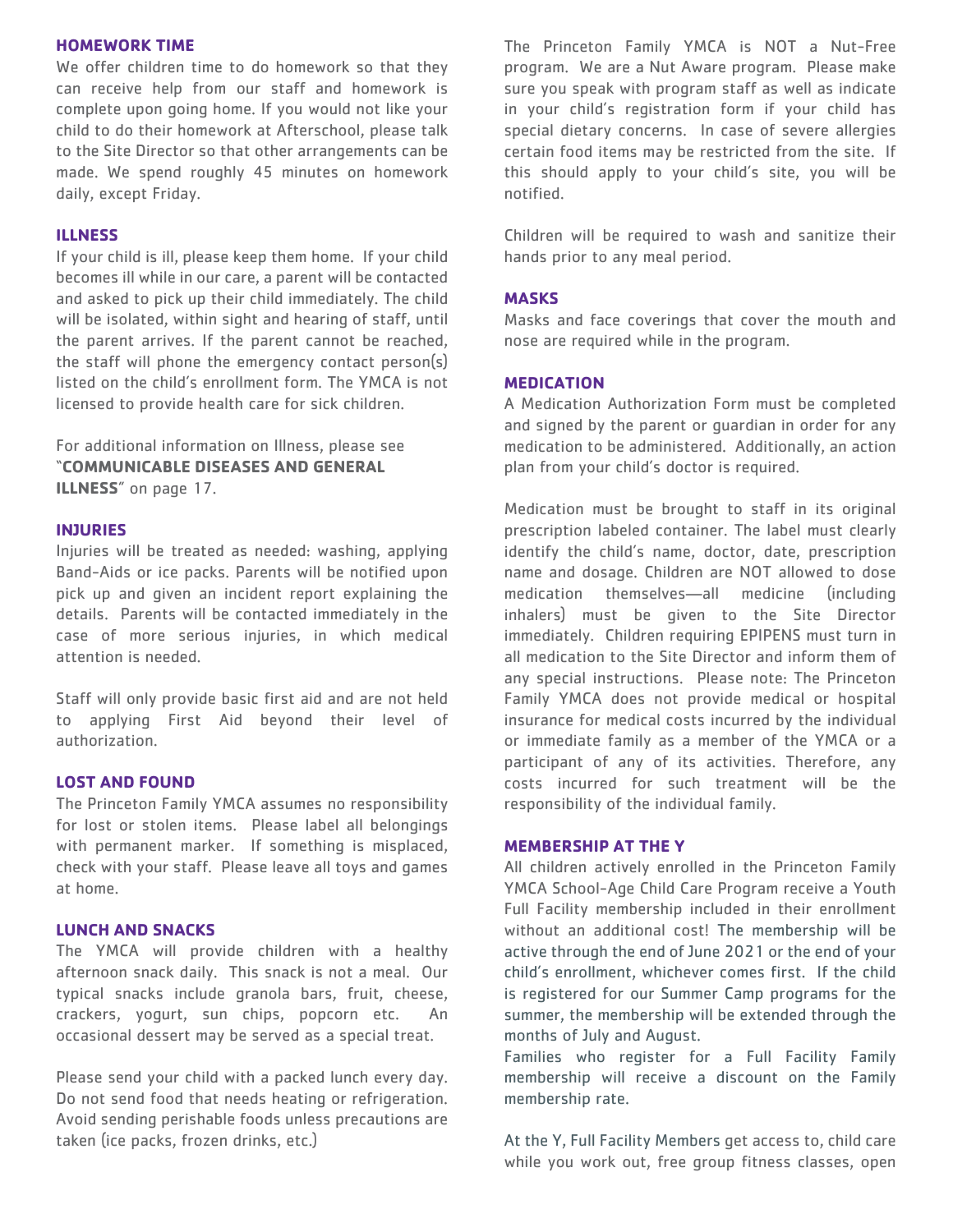pool and gym time and take advantage of special member pricing on swim lessons, specialty classes, sports and summer camps!!!

#### **PARENT VISITATION / PARENT INVOLVEMENT**

Under current health and safety guidelines, visitors to sites are currently not permitted during program hours. Typically, our YMCA programs have an opendoor policy for families. We welcome visits from our parents once the temporary policy has been lifted.

Our sites must offer parents of enrolled children ample opportunity to assist the center in complying with licensing requirements; and to participate in or observe the activities of each site. Parents wishing to participate in the activities or operations of the center should discuss their interest with the Site Director, who can advise them of what opportunities are available.

#### **PROGRAM CONCERNS OR QUESTIONS**

The YMCA encourages constant communication between parents, staff and children to assure everyone's needs are being met. If you should ever have a problem, concern, or question, we encourage you to speak to the YMCA staff. Should they not be able to meet your needs, please contact the YMCA School Age Child Care Director and/or Senior Program Director. It is through your input that we are better able to meet the needs of the community and enhance the quality of our programs.

#### **PROGRAMMING & ACTIVITIES**

The School Age Child Care program will have two primary goals: 1. Support virtual learning during school designated learning periods. 2. Offer safe, fun opportunities for growth and enrichment during after care. Most of our group activities, projects and games are planned around seasonal themes. Themes include: the seasons, holidays and other fun and interesting topics. We include special days, parties and family events throughout the school year. For parties and special days, we usually ask parents to volunteer to bring in items for the children. There will be sign ups in advance for these days.

All activities have been deemed appropriate and have the best interest of all children in mind. We will provide opportunities for child involvement in activity planning, self-selected activities and recreational play. Daily schedules will include individual quiet time, structured and unstructured activities and smallgroup and large-group activities. It is our responsibility to provide structured and unstructured

indoor and outdoor energetic physical activity for at least 30 minutes each day.

The use of Televisions/Computers/Videos will only be used for educational/instructional use only and deemed age/developmentally appropriate. These media outlets will never be used to substitute planned activities or for passive viewing.

In support of virtual learning, school-issued or sanctioned laptops or tablets may be used for completion of educational tasks only by that student. These devices may be used by students (including special needs students) under the direct supervision of the YMCA staff only. All work done on these types of electronics shall be very limited. Accommodations will be made for any student with special needs who uses this technology daily after communication between YMCA staff and the classroom teacher.

Due to the nature of our program and availability of such technology, the YMCA School Age Child Care program will typically never engage in this type of media programming (watching movies, playing on the internet, playing video games etc.). Students will never be allowed to play with personal electronic devices.

#### **PROGRAMMING & ACTIVITIES - CATCH**

#### Coordinated Approach To Child Health

CATCH is an after school program proven to reduce the rate of child obesity and improve children's health-related behaviors. It is the only coordinated nutrition education and physical activity program with 15 years of solid research and evidence to support its design and content. Every day CATCH is making a difference to children's lives across North America and beyond. We are proud to make this program, an included benefit to all MASH children.

Healthy U, a partnership between The Horizon Foundation of New Jersey and the New Jersey YMCA State Alliance, is a four-year program designed to lower obesity rates by 10 percent in children taking part in the program. A year-one evaluation of Healthy U conducted by evaluators from The University of Texas, School of Public Health, shows improvements in key health measurements including increased physical activity and healthier eating. Healthy U uses the Coordinated Approach to Child Health (CATCH) curriculum developed by the University of Texas Science Center School of Public Health. It is a national, award winning program with over 15-years of research documenting its success in reducing the rate of childhood obesity.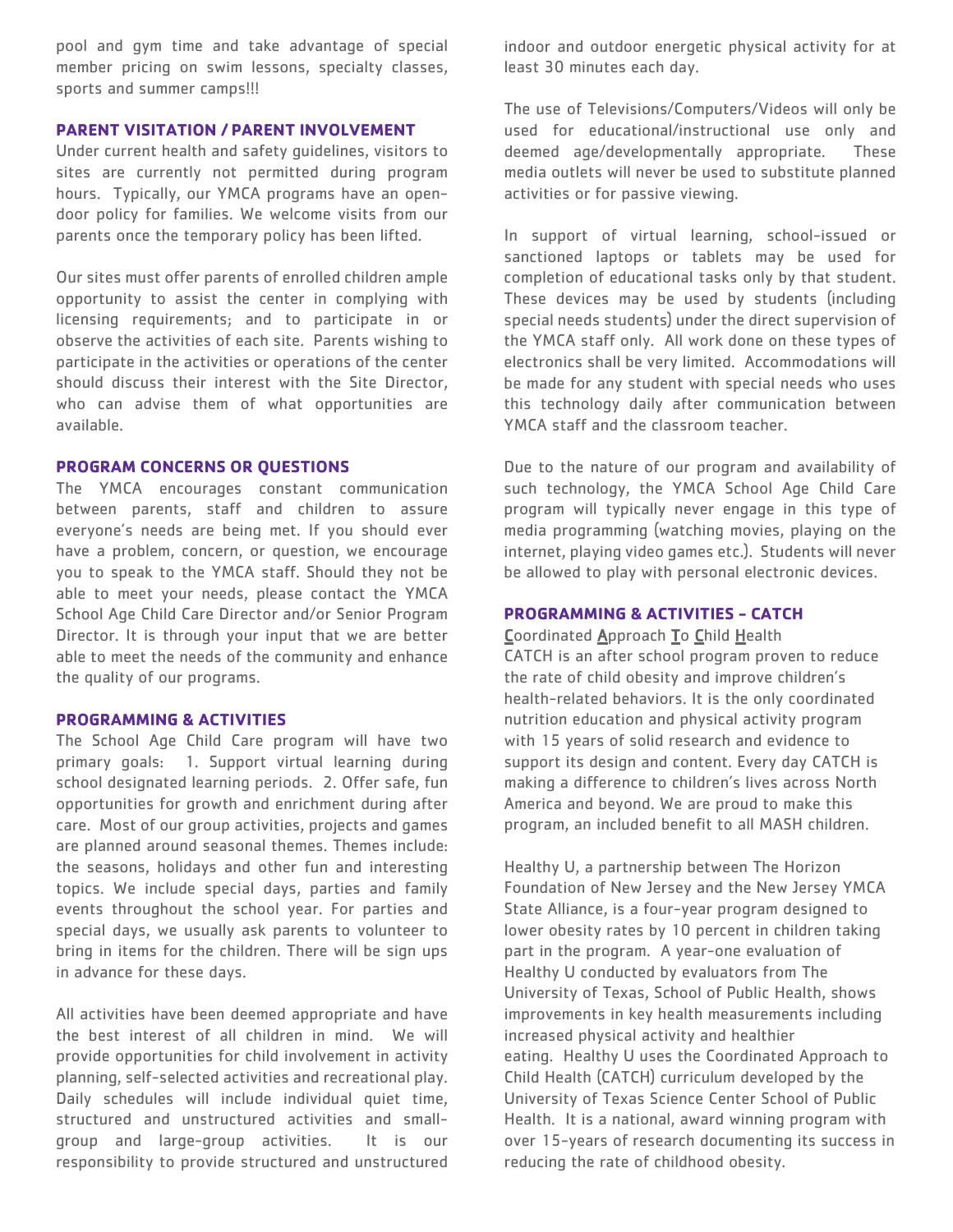In the last few decades, childhood obesity rates have soared. Nationally, one in three children is obese or overweight, which puts children at risk for chronic diseases often seen in adults, such as high cholesterol, cardiovascular disease, high blood pressure and type-2 diabetes. This health crisis sheds light on the need to provide children and their parents or guardians with the resources and the support they need to live healthier. With a presence in nearly 10,000 communities nationwide, the Y is uniquely positioned to address this issue.

The Princeton Family YMCA is also committed to achieving the Healthy Eating and Physical Activity (HEPA) standards in our early learning and school age childcare programs as outlined by YMCA of the USA and reports outcomes on an annual basis.

#### **PROGRAM STAFF**

The School Age Child Care Program operates under direct supervision of the School Age Child Care Director and Senior Program Director. Each site is led by a Site Director, whose responsibility is the entire operation, including but not limited to the supervision of children and staff, program planning and implementation, communication and parent relations.

Most of our staff are college students, post college grads, high school seniors, teacher aides, retired school workers or education professionals. All have cleared mandatory background checks as well as national sex offender checks and most are certified in CPR, AED, First-Aid and Child Abuse Prevention, Sexual Harassment and Bloodborne Pathogens. Each staff member is also required to complete hours of trainings as mandated by the State of New Jersey Office Of Licensing. They have had a successful experience working with children, have been trained by YMCA Directors and are looking forward to getting to know your family.

#### **PROGRAM SUPPLIES**

The YMCA will provide the necessary enrichment toys, educational games, arts and crafts and school supplies to successfully run a child care program.

Our center is required, at least annually, to review the Consumer Product Safety Commission (CPSC), unsafe children's products list, ensure that items on the list are not at the center and make the list accessible to staff and parents and/or provide parents with the CPSC website: http://www.cpsc.gov/recalls. Internet access may be available at your local library. For more information call the CPSC at 1-800-638-2772.

The YMCA is not responsible for lost, stolen or broken items your child brings to the School Age Child Care Program. As we are not responsible for items, please have your child leave their valuables at home (including money, video paraphernalia and toys).

Please label all your child's items (books, bags, jackets, coats, hats, etc.) Personal Computers, iPods or other MP3 players, iPads or other Tablets, cell phones, DS's, PSP's or other video game systems not permitted unless otherwise noted.

#### **RELEASE OF CHILDREN**

Our center must have a policy concerning the release of children to parents or authorized individuals by parents to be responsible for the child. Please CLEARLY discuss with us and have in writing in the enrollment packets, your plans for your child's departure from the site.

Children can only be signed out by individuals authorized by the children's guardian listed on the registration forms who are 18 years or older. If there are any additions or changes to these names, please inform the Director in writing or via email. By law, we cannot release any child unless we have authorization from a parent/guardian.

If a non-custodial parent has been denied access or granted limited access to a child by a court order, the center shall secure documentation to that effect, maintain a copy on file and comply with terms of the court order.

No child will be released to any person(s) or parent who appears to be physically or emotionally impaired, to the extent that in the judgment of the Director, the child would be placed at risk of harm if released to such an individual. This includes individuals who may seem to be intoxicated or under the influence of narcotics. In such a situation, the Director will attempt to contact the child's other parent or authorized pickup person. It is important to always list two backups other than the parents. If we are unable to make an alternate arrangement within one hour of the center closing, the Director will call the 24-Hour State Central Registry Hotline (1-877-NJ-ABUSE) to seek assistance in caring for the child.

Late pick-up fees will be charged for each child picked up after their designated pickup time. Late fees are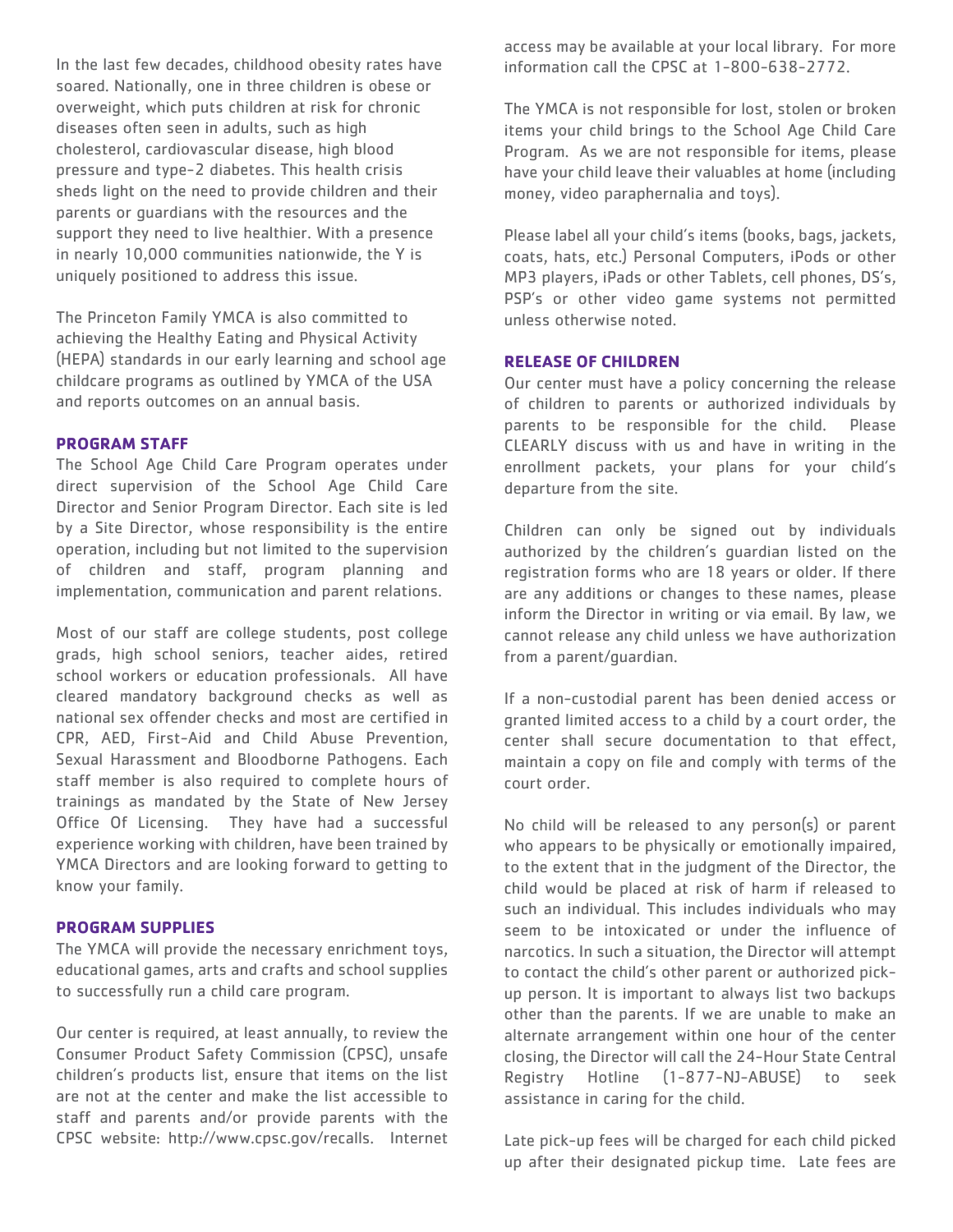charged at a rate of \$15 per 15 minutes beginning one minute after the designated pickup time. Chronic late pick-ups will be grounds for dismissal.

In the event a child is left one hour past 6:00pm with no contact from a parent, the following procedure will be followed:

- The child will remain supervised at all times
- With no success at the above, the site director will contact the School Age Child Care Director.
- The Director will go to the site; at this time, they will call the appropriate local Police Department to have someone go to the child's home.
- If no contact has been made from parents or emergency contacts, the police will take the child to the appropriate police station. If the police are unable to provide appropriate care, the center shall call the 24-hour State Central Registry Hotline 1-877-NJ-ABUSE (1-877-652-2873) to seek assistance in caring for the child.

#### **SCHOOL CLOSINGS & Y ZONE**

For the scheduled holidays and teacher in-service days, the YMCA will host the YZONE program. This is a full-day, pre-registered drop off program for your child. Some full day YZONES are included in the monthly tuition and will be offered at the Princeton Family YMCA or Village Elementary School. Please visit the YZONE page on our website for more information and a calendar.

You must sign up prior to the YZONE date in order for your child to attend. No child will be accepted if not signed up and paid in advance if necessary. It is the parent's responsibility to sign-up for these days. YZONE days held at the YMCA are open to the public. Sign up early in order to reserve your space for your child. If your child is signed up and not going to attend YZONE that day, you must call the YMCA by 8:30am at (609) 497-9622, to let us know they will be absent. "No show" students may be subject to a \$15 fee without notification.

#### **SNACKS**

See "Lunch and Snacks"

#### **SOCIAL MEDIA, COMMUNICATION AND PHOTO RELEASE**

The Princeton Family YMCA may take photos, videos, or sound recordings of your children in our childcare programs. We often use them for crafts, projects, or posted online. The Princeton Family YMCA reserves the right and if granted permission by the parent as indicated in the registration packet, to photograph or film any child while they are participating in any activity. The Princeton Family YMCA may also use said pictures and video files for any form of advertising or promotion, at no compensation to the family, as deemed appropriate as well as publish them on the YMCA website or social media outlets such as Facebook for publicity purposes.

Parents and YMCA staff are able to communicate directly through each program's site cell phone. Contact between staff and parents via personal phones, email and social media outlets is prohibited.

Posting of photographs or videos of children other than your own taken at SACC sites or SACC sponsored events is prohibited.

#### **STAFF/CHILD RATIOS**

All children will be supervised by a YMCA Staff Member at all times, including during outdoor activities, walking through hallways, in the gymnasium etc. The mandated staff to child ratio set forth by the State of New Jersey is 1:15.

#### **STATE OF NEW JERSEY LICENSING**

All our School Age Child Care locations are required by the State Child Care Center Licensing law to be licensed by the Office of Licensing, Child Care & Youth Residential Licensing, in the Department of Children and Families (DCF). A copy of our current license must be posted in a prominent location at our sites.

To be licensed, our sites must comply with the Manual of Requirements for Child Care Centers (the official licensing regulations). The regulations cover such areas as: physical environment/life-safety; staff qualifications, supervision and staff/child ratios; program activities and equipment; health, food and nutrition; rest and sleep requirements; parent/community participation; administrative and record keeping requirements; and others.

Our sites must have a current copy of the Manual of Requirements of Child Care Centers and at each location for parents to review. If you would like to review a copy, please speak with your site director at your school. You may also view a copy of the Manual on the DCF website at:

[http://www.nj.gov/dcf/providers/licensing/laws/CCCm](http://www.nj.gov/dcf/providers/licensing/laws/CCCmanual.pdf) [anual.pdf](http://www.nj.gov/dcf/providers/licensing/laws/CCCmanual.pdf) or obtain a copy by sending a check or money order for \$5 made payable to "Treasurer, State of New Jersey" and mailing it to: NJDCF, Office of Licensing, Publication Fees, P.O. Box 657, Trenton, NJ 08646-0657.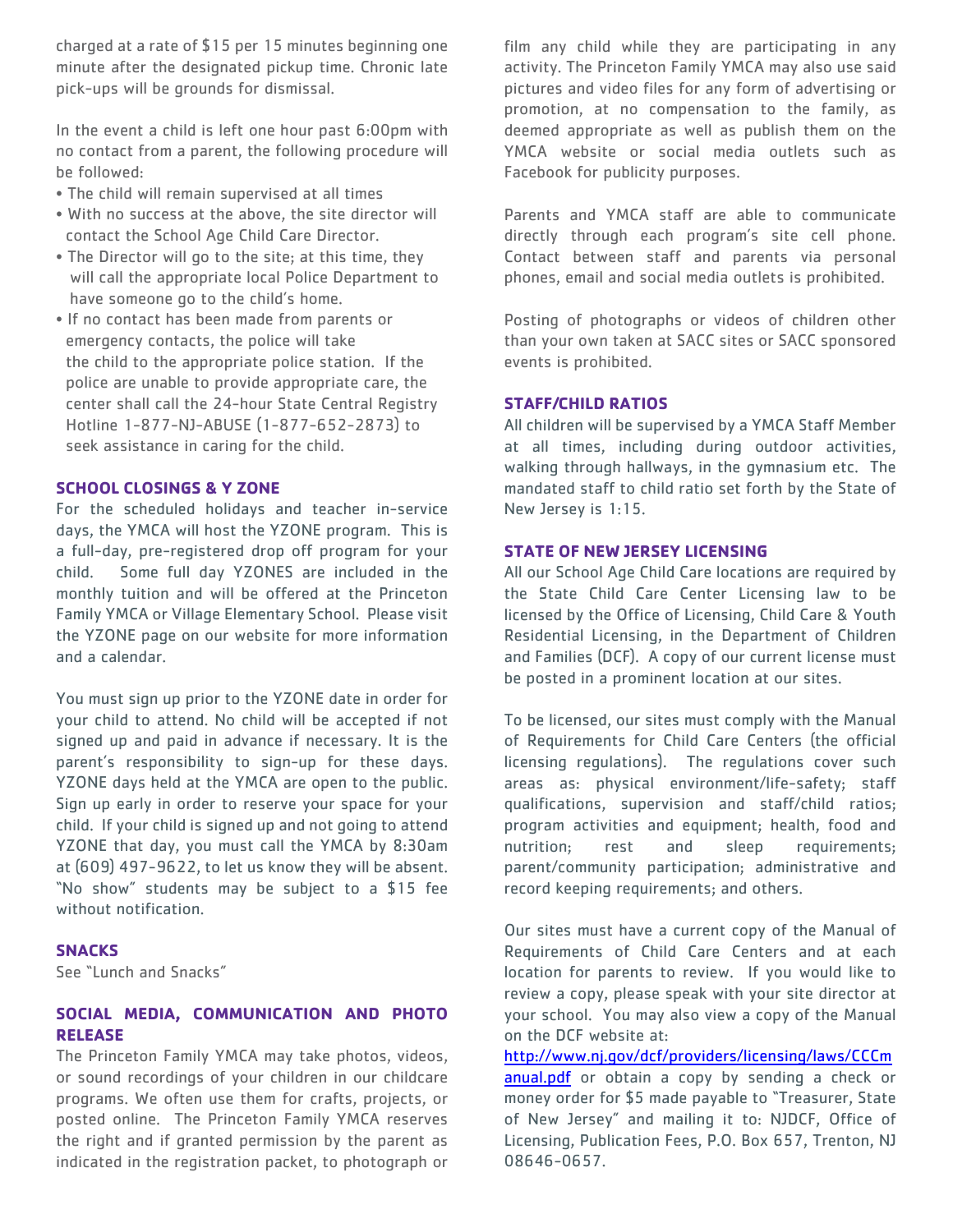We encourage parents to discuss with us any questions or concerns you may have about the policies and program or the meaning, application or alleged violations of the Manual of Requirements for Child Care Centers. We will be happy to arrange a convenient opportunity for you to review and discuss these matters with us. If you suspect our center may be in violation of licensing requirements, you are entitled to report them to the Office of Licensing toll free at 1-877-667-9845. Of course, we would appreciate you bringing these concerns to our attention too.

Parents are entitled to review each site's copy of the Office of Licensing's Inspection/Violation Reports on the center, which are issued after every State inspection. If there is a licensing complaint investigation, you are also entitled to review the Office's Complaint Investigation Report, as well as any letters of enforcement or other actions taken against the site during the current licensing period. Let us know if you wish to review anything and we will make them available for your review or you can view them online at https://childcareexplorer.njccis.com/portal.

Our center must post a listing or diagram of those rooms and area approved by OOL for the children's use. Please talk to us if you have any questions about the center's space.

#### **TEMPORARY CHANGES OF SCHEDULE**

If you require a short-term change in your child's pickup time, please email Matt Boyd to complete that request.

#### **WEATHER RELATED CLOSINGS POLICY**

As a tenant in the school buildings, the YMCA must always follow district protocol and policy. This could result in a program cancellation that is out of the YMCA's control.

The YMCA has the authority to close the SACC program sites early when needed. In some cases, the school district will require us to close early. Please understand that if the After Care program is opened, but weather and road conditions worsen throughout the late afternoon, we have the right to close early and will contact parents accordingly. This is for the safety and well-being of the children and all staff.

In case we are closing our program for any reason, the YMCA will send out an email to all parents with this notification. Alerts of closings and program disruptions will also be made via RainedOut alerts (see "RainedOut Alerts" for more details). If a state of emergency is declared there will be no programs offered.

Please remember, no credits will be given for disasters, emergencies, or days we are scheduled to be closed.

#### **THANK YOU!**

We are happy that you have selected the Princeton Family YMCA School-Age Child Care Program for your family. We offer days filled with happiness, wonderful activities and educational fun. We thank you for sharing your child with us.

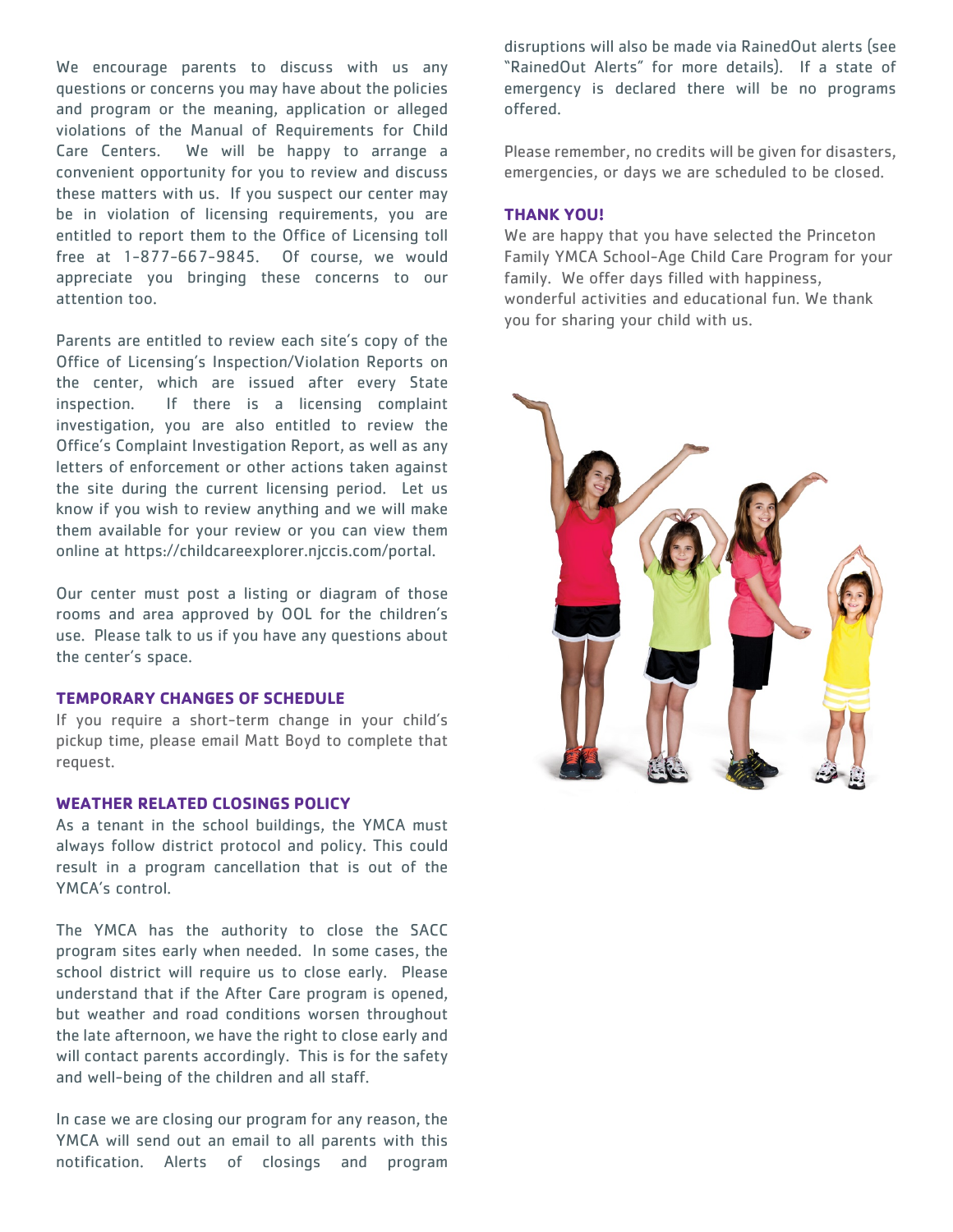## **HEALTH AND SAFETY ADDENDUM**

We kindly ask all parents/guardians to take you and your child's temperature every morning prior to coming into care and please remain home if your child has a fever or is feeling unwell (cough, aches, sore throat, stomachache, etc.); do not send your child into care if he or she has a fever. Families will receive a temperature and health check at drop-off, led by Y staff.

Again, if your child is unwell, please remain home. Do not provide your child with fever reducing medication prior to entering into care so as to pass the daily health check; as this places our program and community at risk, families who complete this practice will be released from the program immediately.

- If your child is exposed to someone who has a known or suspected case of COVID-19 (that could be a family member, friend, neighbor, etc.) do not send your child into care.
- If your child has obvious symptoms of COVID-19, do not bring your child into care.
- If your child has a confirmed case of COVID-19, do not bring your child into care.

#### **HEALTH SCREENING AT ENTRY**

A staff member will screen both students and staff members for fever or signs of COVID-19 illness prior to being permitted to enter the facility or participate in SACC programming. Face coverings are required for all parents/guardians, students and staff members during drop off/pick up.

Symptoms related to COVID-19 include:

- Fever or chills
- Cough
- Shortness of breath or difficulty breathing
- Fatigue
- Muscle or body aches
- Headache
- New loss of taste or smell
- Sore throat
- Congestion or runny nose
- Nausea or vomiting
- Diarrhea

It is required that all staff and students have their temperature taken upon entry each day using a

Hands Free Thermometer. The parent/guardian must be present when taking the temperature of the child. Temperature may not exceed 100.4F. If a temperature reads above 100.4F, then we will wait 5 minutes and try again. If the temperature again reads above a 100.4F, then your child will be denied entry. Staff, students or parents/guardians who respond affirmatively when asked about the following shall not be admitted to the program:

- Have medications been used to lower the child's temperature?
- Have you or anyone in your household had a fever in the past 24 hours; temperature over 100.4?
- Have you or anyone in your household been in contact or cared for a person with a lab confirmed case of COVID-19 in the past 14 days?

The Princeton Family YMCA staff reserves the right to decline entry for any child and/or parent/guardian who looks and/or sounds unwell.

#### **PARENT RESPONSIBILITY**

Health professionals cannot stress enough the importance that parents are responsible in regard to keeping themselves, their children and hence other children and staff, safe.

If a case of Covid-19 emerges within your family, please let us know ASAP as well. We will be given guidelines by our local board of health in regard to quarantine periods that may result.

#### **PERSONAL PROTECTIVE EQUIPMENT (PPE)**

#### GLOVES

Staff are required to wear additional PPE such as gloves when assisting children with self-care needs (first aid, etc.). Staff are also required to wear gloves when serving food. Staff are not required to wear gloves while participating in regular SACC activities.

#### FACE COVERINGS

- All families are required to send a mask for their child to wear if/when needed. For children who do not have a mask with them, the Y has masks in stock.
- We will support all families who want their child to wear a mask throughout the entire day and Y staff will support the child in the practice of wearing the mask. Our programs and curriculum will continue to be based upon YMCA core values of caring, honesty, respect and responsibility.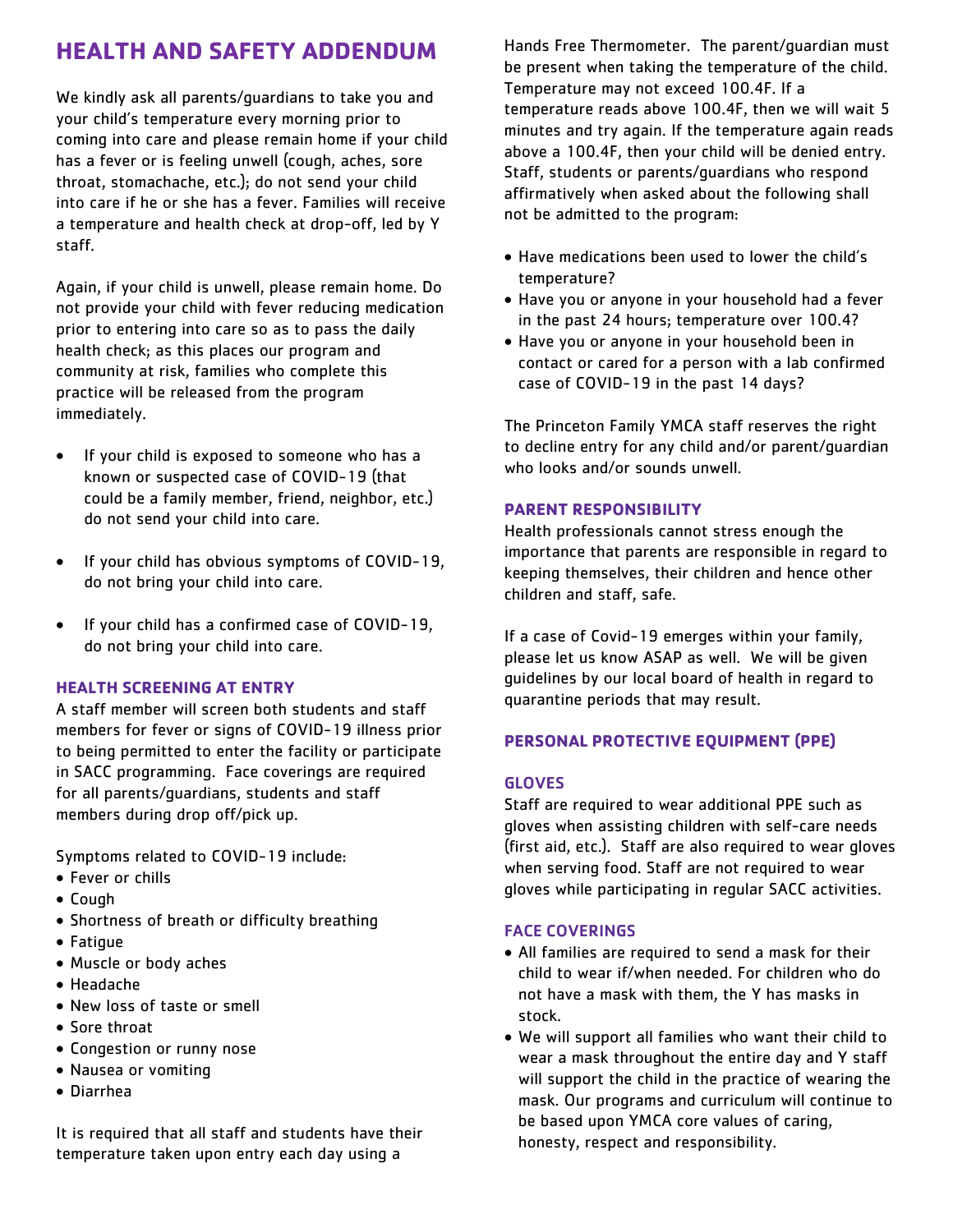• Kindness and inclusion will also be a significant theme in our return to care.

Face coverings are not recommended for staff or students when (1) doing so would inhibit the individual's health, (2) the individual is in extreme heat outdoors, (3) the individual is in the water.

#### **CLEANING & DISINFECTING & SANITATION**

The Princeton Family YMCA will ensure increased sanitation and disinfection of high-volume surfaces such as doorknobs, tables and bathrooms. Toys or materials that are difficult to sanitize will not be used. There will be no clutter or anything of abundance.

Supplies will be wiped down after use. High touch areas will be cleaned and disinfected/sanitized every hour by a Health and Safety Champion and/or before and after access such as meals, activities, art projects, etc.

Before, during and after each day of the program, YMCA staff will clean and disinfect areas that are used by the program to help minimize the risk of spread. Staff will be required to sanitize areas before and after use including equipment and furniture, as well as outdoor playground equipment.

Hospital grade EPA approved disinfecting solution or an equivalent such as bleach/water solution will be used to sanitize equipment and surfaces. If groups of children are moving from one area to another in shifts, cleaning measures must be completed prior to the new group entering the area.

#### **HAND WASHING & HYGIENE**

The Princeton Family YMCA will provide adequate supplies for good hygiene including clean and functional handwashing stations, soap, paper towels, minimum 60% alcohol-based hand sanitizers and lined trash cans.

- Children and staff are to avoid touching their eyes, nose or mouth as much as possible especially with unwashed hands.
- The Princeton Family YMCA will ensure frequent hand washing with warm soap and water for 20 seconds.
- If soap and warm water are not available, staff will assist a child in applying an alcohol-based hand sanitizer with a minimum 60% alcohol.
- Staff supervision will be provided to children to ensure they are practicing effective handwashing.

• When possible, children and staff should cover coughs or sneezes with a tissue, then throw the tissue in the trash. Children and/or staff should wash their hands with soap and water for at least 20 seconds after blowing their nose, coughing, or sneezing. If soap and water are not available, use a hand sanitizer that contains a minimum 60% alcohol.

#### **PHYSICAL & SOCIAL DISTANCING**

Though complete physical distancing is difficult to achieve in a SACC environment, the Princeton Family YMCA is committed to implementing protocols and strategies to minimize chances of COVID-19 transmission.

These will include, but are not limited to:

- Non-essential visitors will not be permitted.
- Throughout the day, groups are not to exceed 10 students.
- Groups will maintain the same to prevent commingling to help reduce the risk of any potential exposures.
- Indoor social distancing between groups will be maintained by utilizing large rooms such as a gymnasium and multi-purpose spaces.
- Large rooms can be divided into two using a barrier to ensure spacing between groups.
- Games and activities that require close physical contact should be avoided as best as possible.
- Counselors will create activities that encourage social distancing whenever possible and when this is not possible staff reserve the right to ask children to wear masks.
- Rainy day policies are designed specifically to promote social distancing between groups.

#### **RESPONSE TO SYMPTOMS OF COVID-19:**

If your child is exposed to someone who has a known or suspected case of COVID-19 (that could be a family member, friend, neighbor, etc.) do not send your child to the program. If your child has obvious symptoms of COVID-19, do not bring your child to the program. If your child has a confirmed case of COVID-19, do not bring your child to the program.

If a child is sent home sick, the Princeton Family YMCA will consult with our local health department if COVID-19 is suspected.

YMCA staff and children in the group would be considered close contacts of a case and may be required to quarantined in their homes for 14 days per order and guidance of the local health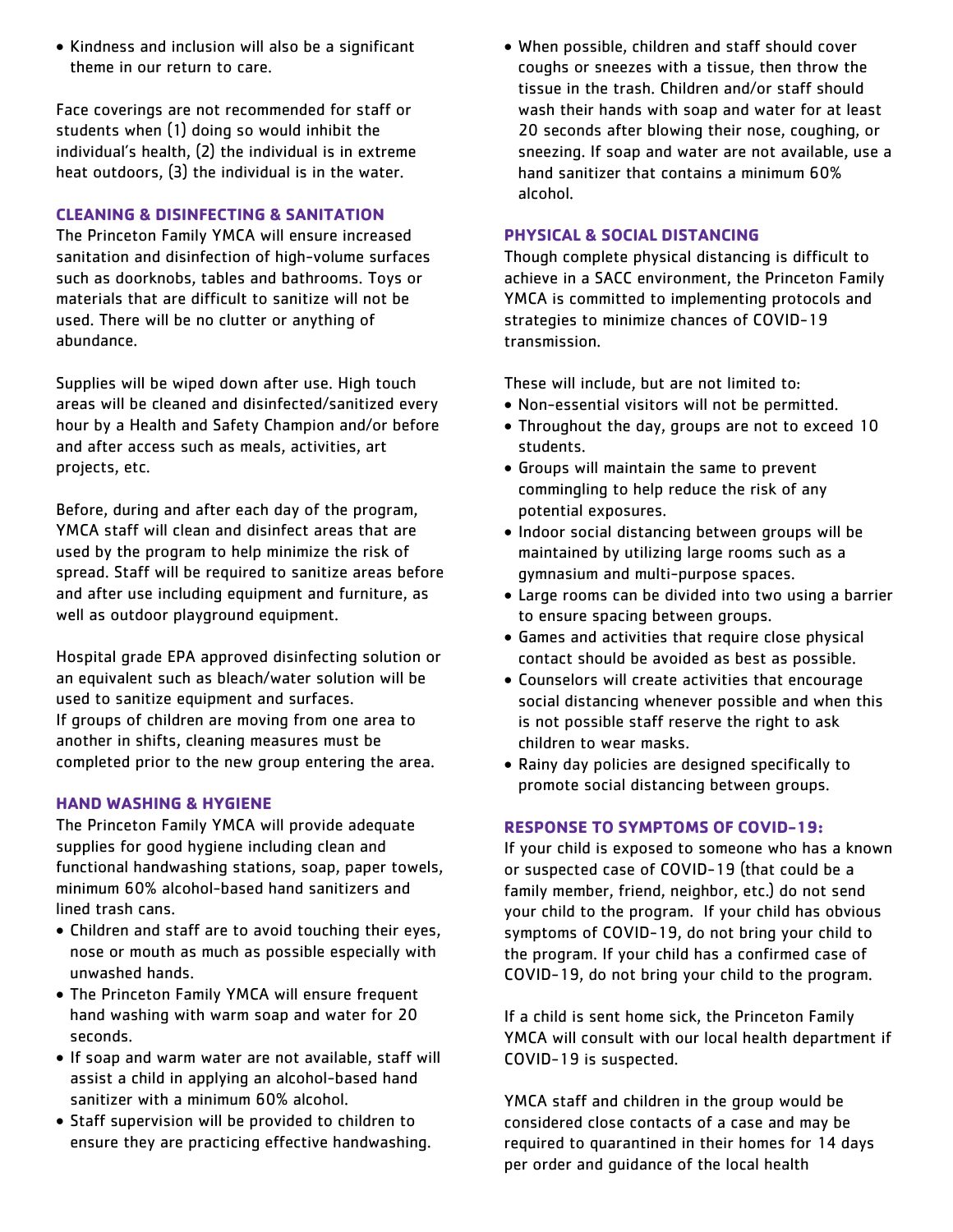department. Parents/Guardians/Families will be notified via email, information sheet, and/or website if a case is suspected or confirmed.

Other groups with the program may continue to function, with daily and vigilant screening for illness occurring and social distancing and personal and environmental hygiene measures strictly adhered to. If suspected or confirmed cases occur in multiple groups with the program, then all program operations will need to be suspended.

Credits and/or refunds will be granted for days missed due to COVID-19.

For the health and safety of all, any staff or child showing a fever of over 100.4F or higher will not gain access into our program. If a fever develops during the program, the staff or child will be excluded from participating and the parent/guardian will be asked to immediately pick up their child.

Additional symptoms that will prompt exclusion from the program include persistent cough and/or shortness of breath. \*\*Also see Health Screening section above\*\*

If a member of the household is known to have COVID-19, we ask that those children not attend care for 14 days after the last day they were in close contact with the sick person.

If symptoms arrive after the child checks into the program, staff will immediately separate the child, and arrange for him/her to be picked up immediately. The child will be masked and isolated and designated staff member will stay with the child, remaining as far as safely possible from the child (ideally at least six feet away).

Note: Failure to answer a call from the Y and/or pickup of the child immediately, will result in a warning followed by termination from the program (second offense). Please ensure the Y has the most accurate parent/guardian contact (immediate contact) and/or emergency contact information (second contact). While home, if symptoms persist or worsen, families should call their health care provider for further guidance.

If an individual is diagnosed with COVID-19 based on symptoms and not a positive COVID-19 test, AND they had a fever, they may return to care after meeting all of the following conditions:

- Three (3) days after the fever ends
- There is an improvement in their initial symptoms (e.g. cough, shortness of breath)
- If the individual is diagnosed with COVID-19 based on symptoms and not a positive COVID-19 test

If an individual is diagnosed with a test confirmed case COVID-19, they must remain out of the facility. They may return to the program after meeting all of the following conditions:

- They must no longer have a fever (without the use medicine that reduces fevers)
- There is an improvement in their initial symptoms (e.g. cough, shortness of breath)
- They receive two negative tests in a row, 24 hours apart.

If an individual believes they had close contact with someone with COVID-19 but are not currently sick, they should monitor their health for fever, cough, and shortness of breath during the 14 days after the last day they were in close contact with the sick person.

When Y staff discover that an individual has contracted COVID-19, and has been in any of our facilities/program in the past 14 days, the following steps will occur:

- Y staff and families will immediately report suspected and/or confirmed cases to the our local Department of Health.
- The Princeton Family YMCA will receive instructions from our Local Department of Health which may include leading an interview with the individual/s.
- The Princeton Family YMCA will contact any staff/members/participants/families that may have come in contact with the individual to let them know that they have come in close contact with someone who has COVID-19; identity is not shared.
- Those participating within the same group and/or area of the person who contracted COVID-19 can return to the Y under what our Department of Health refers to as a "modified quarantine." This means for a minimum of 14 days, the impacted group continues the daily temperature and health check and is closely monitored for symptoms, adheres to no commingling, and immediately communicates any related symptoms to the COVID Coordinator.